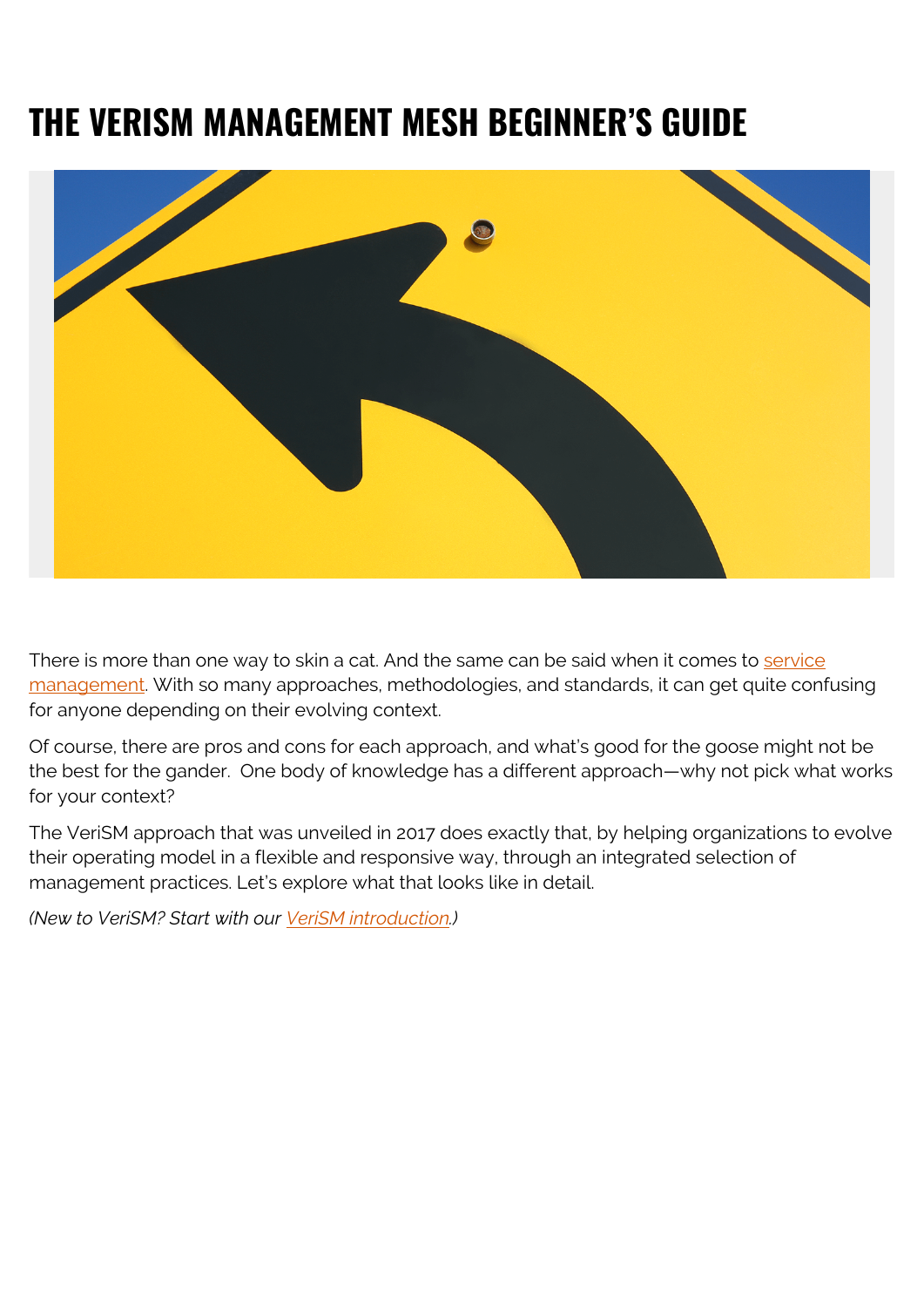

## **VeriSM intro**

The VeriSM approach was developed through a partnership with the global service management community in response to changing demands on service management and the impact of digital transformation. Aptly titled 'an approach for the digital age' the term VeriSM stands for:

- **V**alue-driven: focus is on providing value
- **E**volving: an updated approach which will continually evolve
- **R**esponsive: facilitating a tailored approach based on context
- **I**ntegrated: fitting different practices together
- **S**ervice
- **M**anagement

VeriSM is opposed to a 'one size fits all' approach on the basis that organizations are different in many aspects such as size, portfolio, culture, market, customer segments, etc. This approach is unique in that it:

- Doesn't tie organizations to a single management product
- Allows the operating model to change when required

The VeriSM model starts with the consumer defining their [outcomes](https://blogs.bmc.com/blogs/outcomes-vs-outputs) and ends with the consumer verifying that the outcomes have been achieved leading to value. For the service provider, adopting the VeriSM model requires the following components as shown in Figure 1 below:

- Governance
- Service Management Principles
- The Management Mesh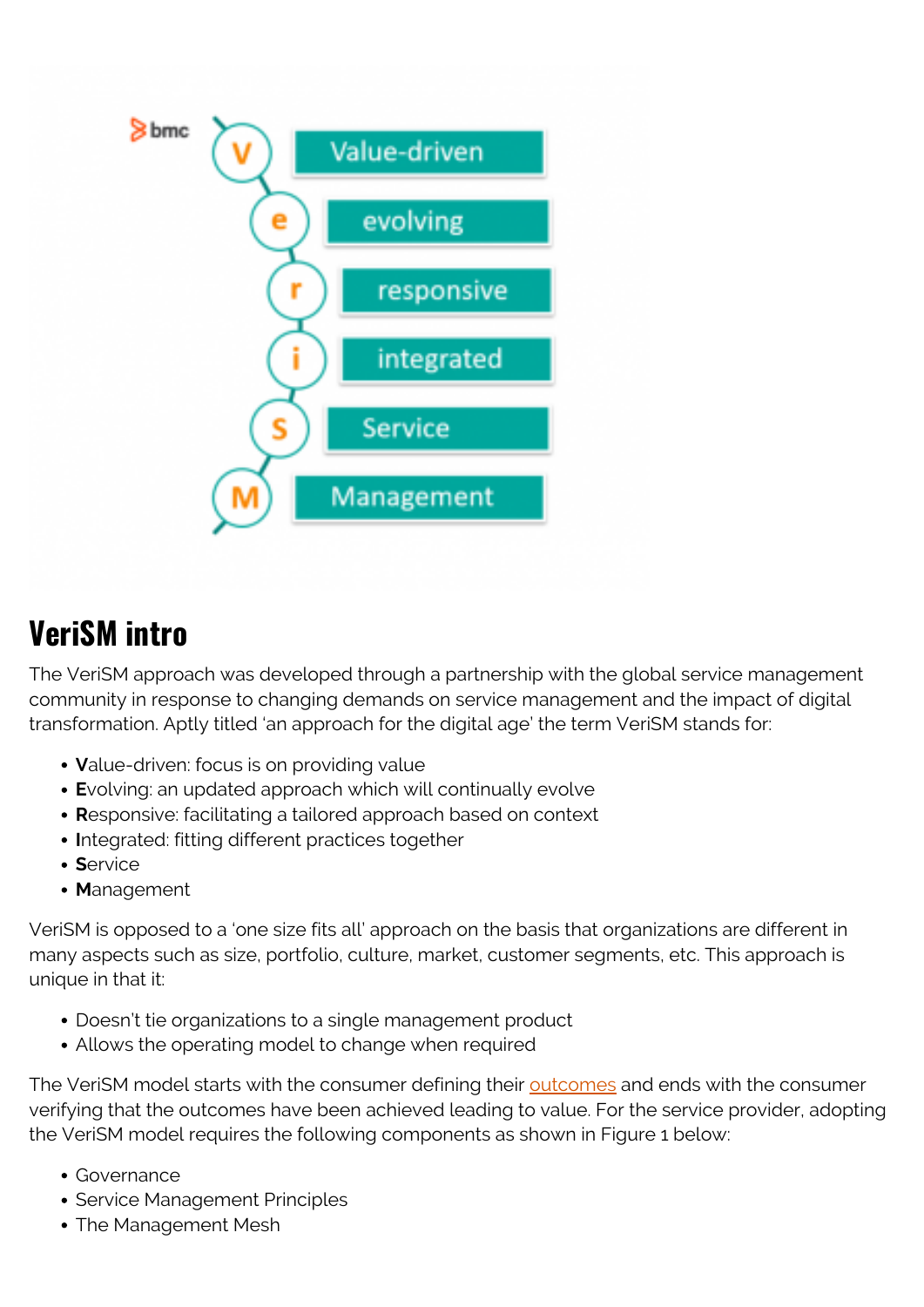Stages a product or service moves from requirements definition to provision to a customer i.e. Define, Produce, Provide and Respond



#### **What is the Management Mesh?**

A cursory glance at the VeriSM model would immediately identify the common elements you expect to see in any service management approach. The only differentiator would be the management mesh which is pretty unique. So, what is it?

The Management Mesh is a [concept](https://web.archive.org/web/20201117174333/https://www.exin.com/verism/management-mesh-getting-started/) that proposes a method to manage and use the multitude of service management frameworks, standards, methodologies, management principles and philosophies. The mesh is defined by four elements that influence or directly contribute to product and service delivery:

- **Resources.** What the service provider leverages to create products and **[services](https://blogs.bmc.com/blogs/it-service/)** e.g., assets, budget, people, time, knowledge, suppliers, etc.
- **Environment.** The service provider's operational context including internal and external factors such as competition, regulation, culture and service stabilizers like processes, tools and measurements.
- **Management practices.** Existing bodies of knowledge on service management approaches such as <u>[agile, Lean](https://blogs.bmc.com/blogs/design-thinking-vs-lean-vs-agile/), [ITIL](https://blogs.bmc.com/blogs/itil-4/)[®](https://blogs.bmc.com/blogs/itil-4/), [DevOps,](https://blogs.bmc.com/blogs/devops-basics-introduction/) [COBIT,](https://blogs.bmc.com/blogs/cobit/) [SIAM,](https://blogs.bmc.com/blogs/service-integration-and-management-siam-for-beginners/) [ISO/IEC 20000](https://blogs.bmc.com/blogs/iso-iec-20000/)</u>, etc.
- **Emerging technologies.** Advances in modern technology that the service provider can deploy to develop and improve its products and services such as [cloud technologies,](https://blogs.bmc.com/blogs/saas-vs-paas-vs-iaas-whats-the-difference-and-how-to-choose/) mobile applications, cognitive technologies, [internet of things](https://blogs.bmc.com/blogs/iot-internet-of-things/) (IoT), etc.

The combination of these elements like strands in a woven fabric provides the capability that a provider of services is able to leverage upon to meet customer needs effectively. The Management Mesh can be visualized with example elements as shown in Figure 2 below: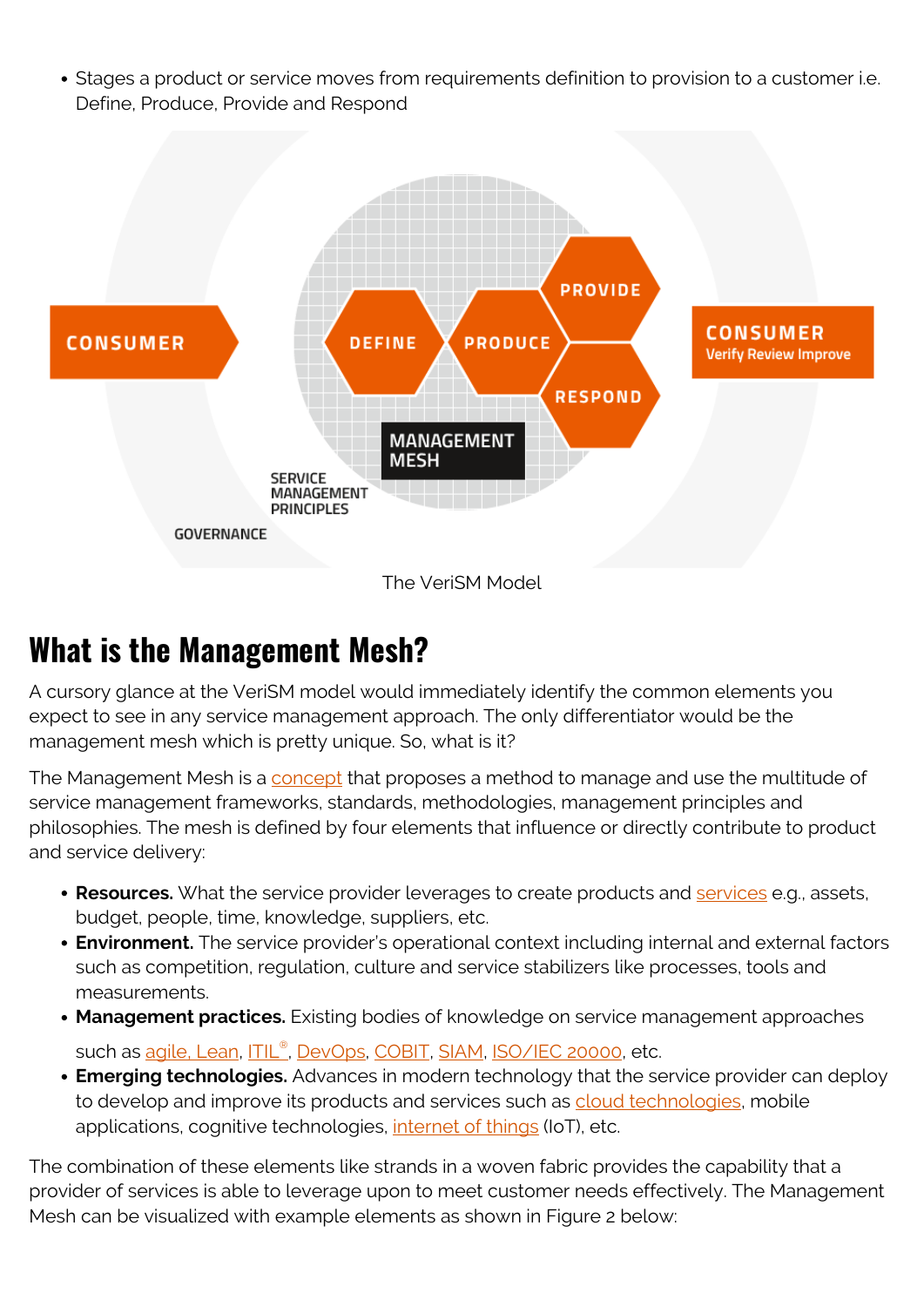

#### **Succeeding with the Management Mesh**

The Management Mesh is one of the trickier components to get to grips with when it comes to the VeriSM model.

It is the sauce that makes the VeriSM model flexible and adaptable for any organization regardless of context. The specific elements of mesh need to be defined by the organization, including the measurement scale or model used to quantify the different contributing elements of the mesh.

This is carried out in alignment to the four stages of the model as follows:

- 1. **Define & Produce stage.** The organization conducts a current state assessment of the four elements. Then the requirements of the future desired state are clearly defined with respect to the four elements. The organization then compares the two states and identifies gaps, before creating a solution to meet the consumers' needs/requirements, plus a new/changed mesh.
- 2. **Provide stage.** The organization provides the changed/new solution to the consumer based on the new/changed mesh.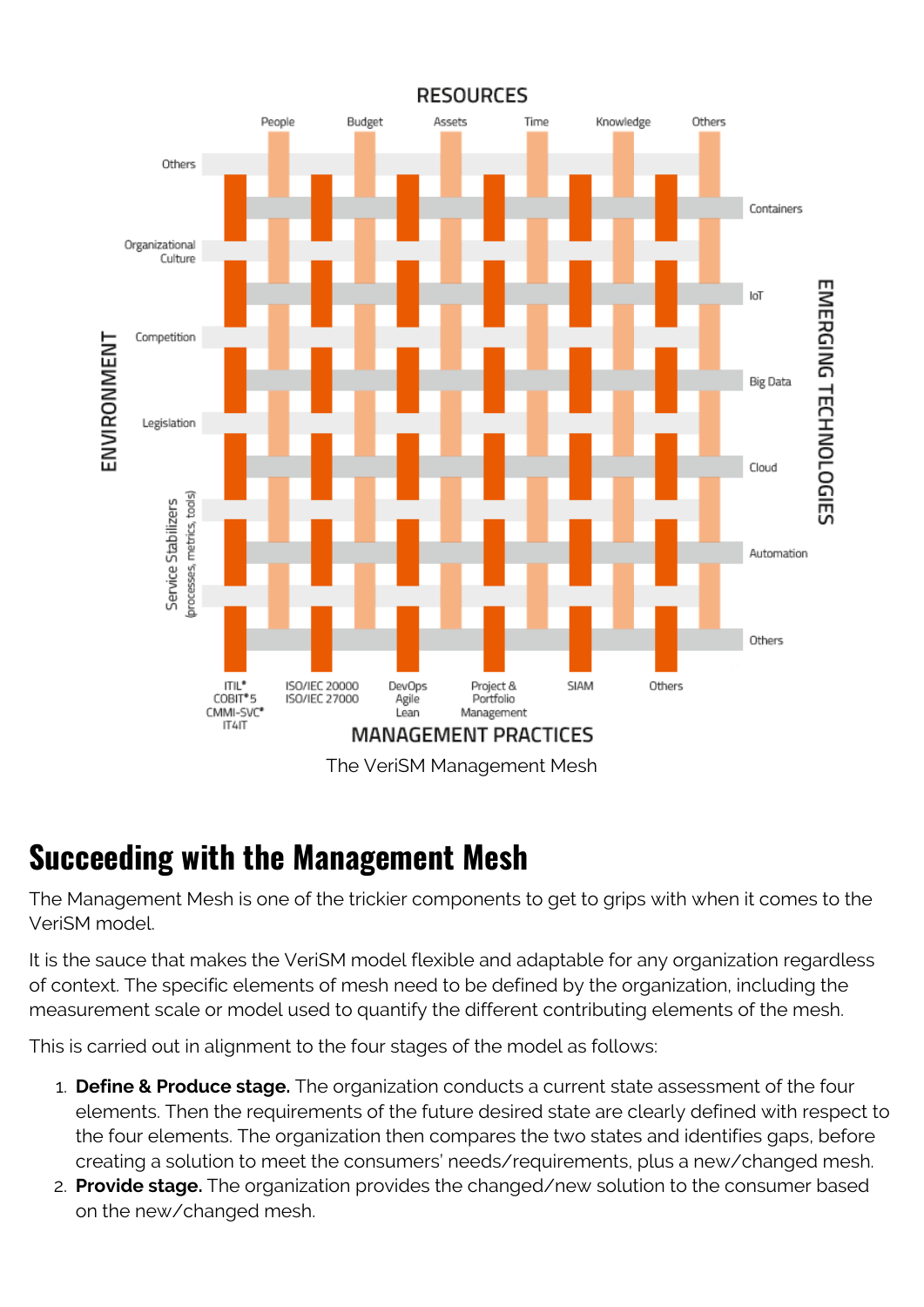3. **Respond stage.** The organization handles requests and addresses and addresses issues using the elements in the new/changed mesh.

A pictorial representation is shown below. The green lines represent the current state, the red lines the desired future state, and the blue lines the new mesh after the gaps have been identified and a solution developed.



Progressing the Management Mesh through the VeriSM model stages (Source: [VeriSM: Unwrapped and Applied\)](https://verism.global/verism-article/launch-of-verism-unwrapped-and-applied-a-big-thank-you/)

One of the great things about the Mesh is that it provides a clear [visual presentation](https://blogs.bmc.com/blogs/data-visualization/) of what an organization should consider in the journey of service management. The folks at VeriSM have developed a **[tool](https://web.archive.org/web/20201117174333/https://www.exin.com/verism/management-mesh-getting-started/)** that organizations can use to understand or build their own mesh.

## **Challenges with the Management Mesh**

Well, no approach is perfect. The VeriSM model is actually pointing that out by saying that one needs to consider the different tools in their box and figure out two things:

- 1. What works for their context
- 2. What is missing that needs to be brought in

This is invaluable advice, as an organization can introspect from strategic and tactical perspectives,